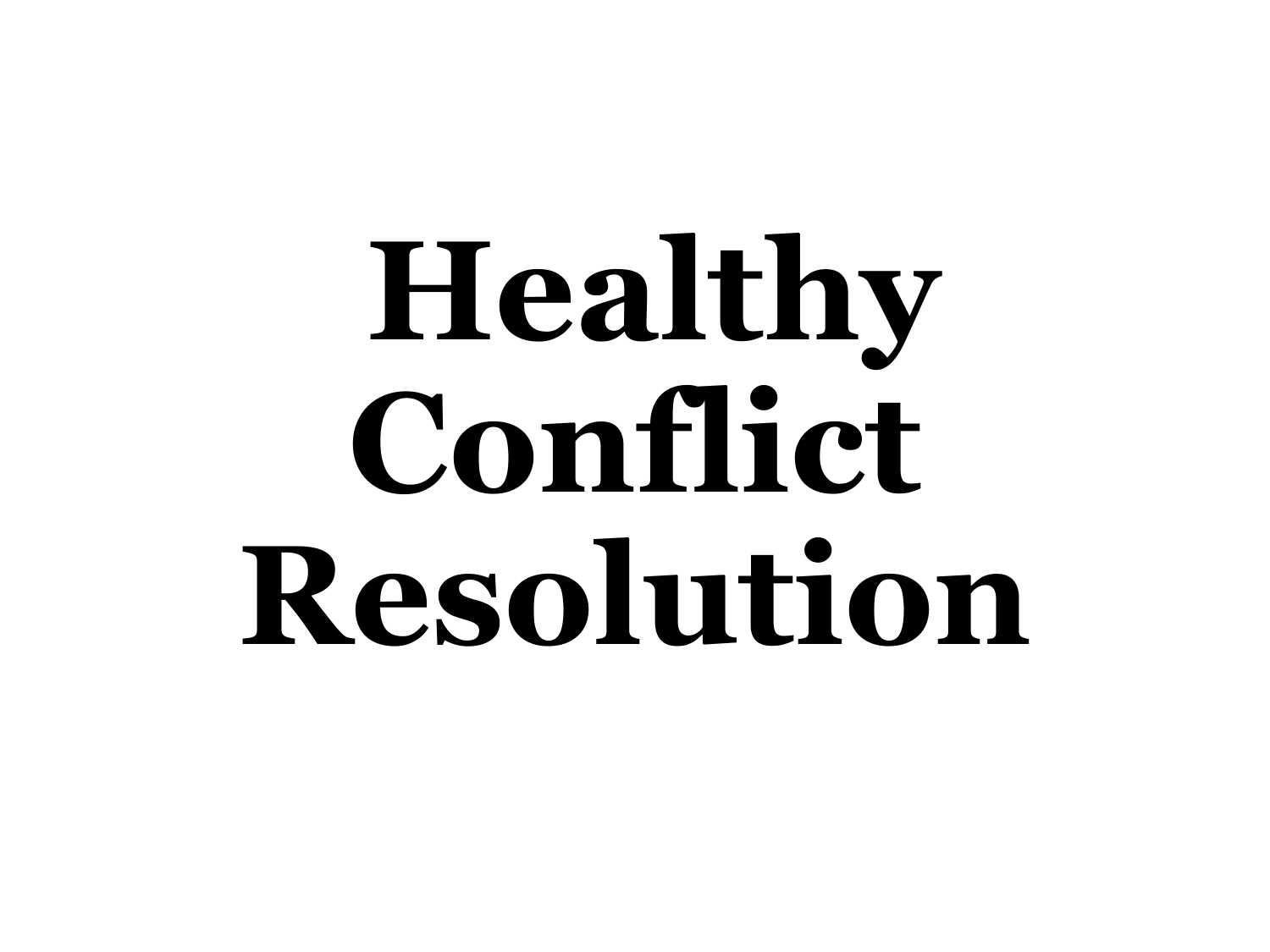#### Introduction

- Conflict is inevitable
- Conflict in Christian organisations is also inevitable
- Conflict in our culture tends to be denied / swept under the carpet
- The Apostles deal with conflict and seek reconciliation (e.g. 2 Cor.)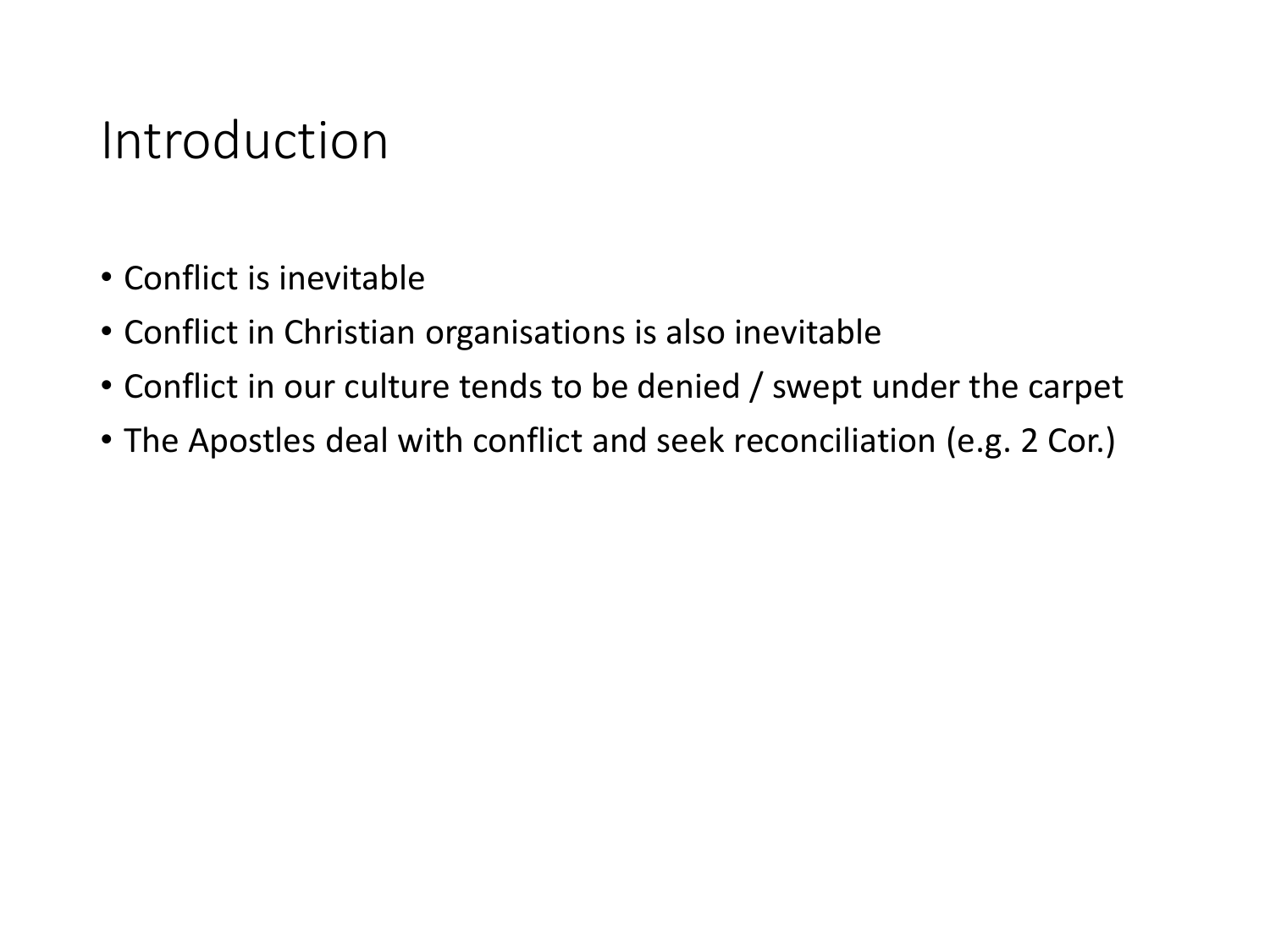# Every Conflict Offers an Opportunity

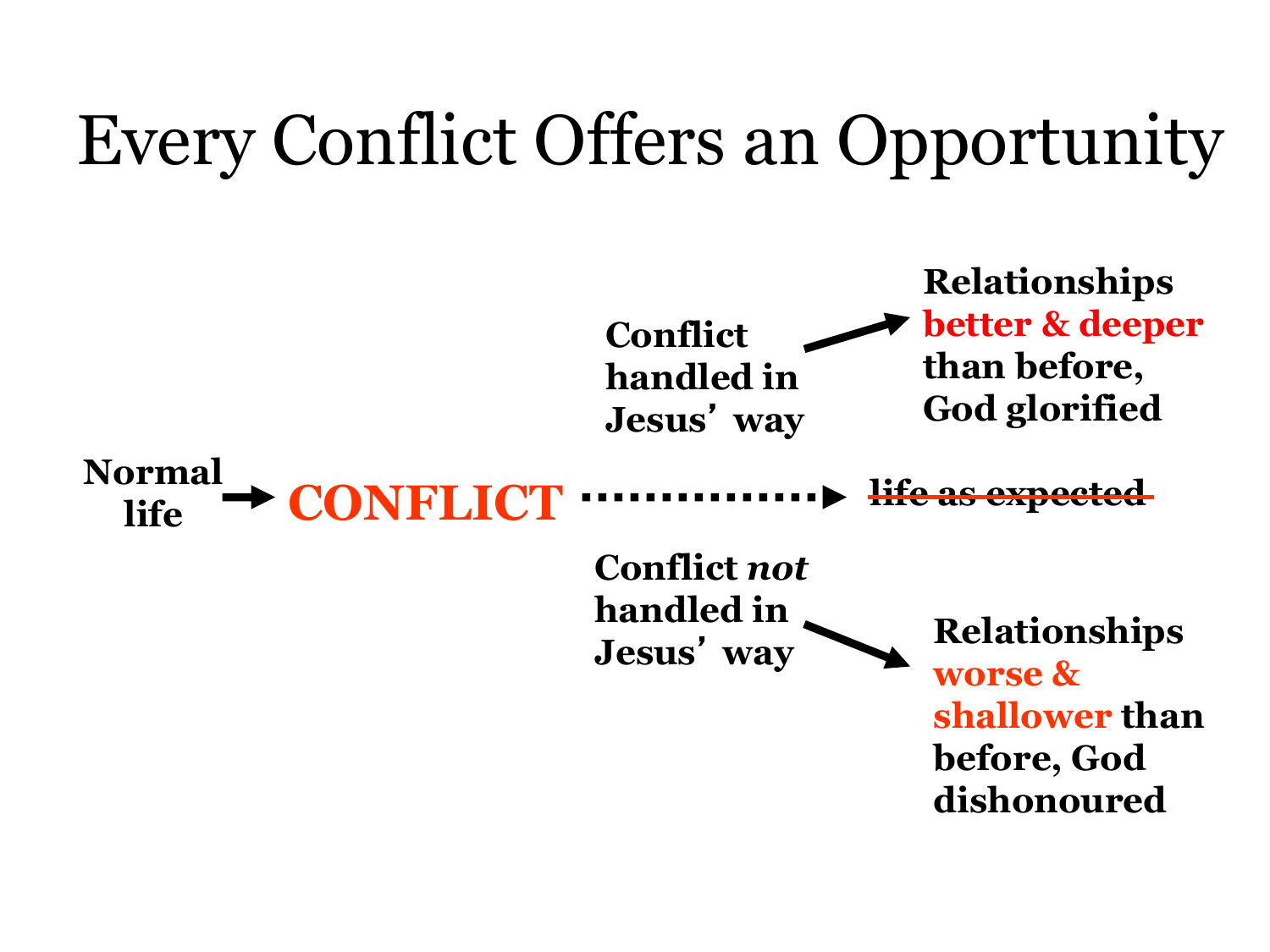# **Small Group Discussion**

- •Tell a story you've experienced where a conflict brought about a situation that was better than before. (Note: avoid gossip, leave out names)
- •Tell a story about conflict handled badly (or not handled at all) bringing about a worse situation. (Again, leave out names)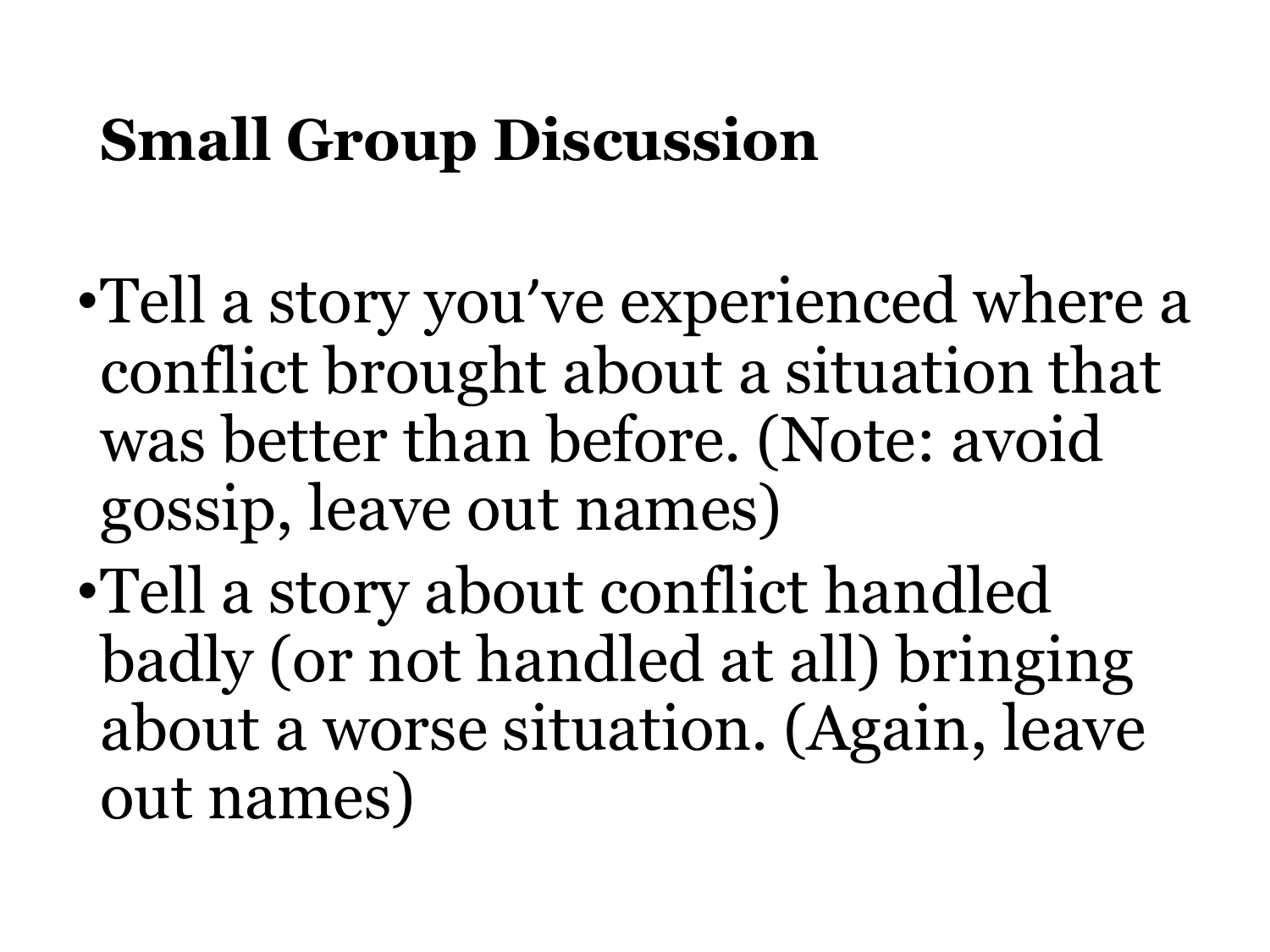# Conflict situations usually have several things in common:

There are high stakes and potential consequences

There are opposing viewpoints

There is uncertainty about how the conversation will play out

There is often historical baggage

There are powerful emotions involved

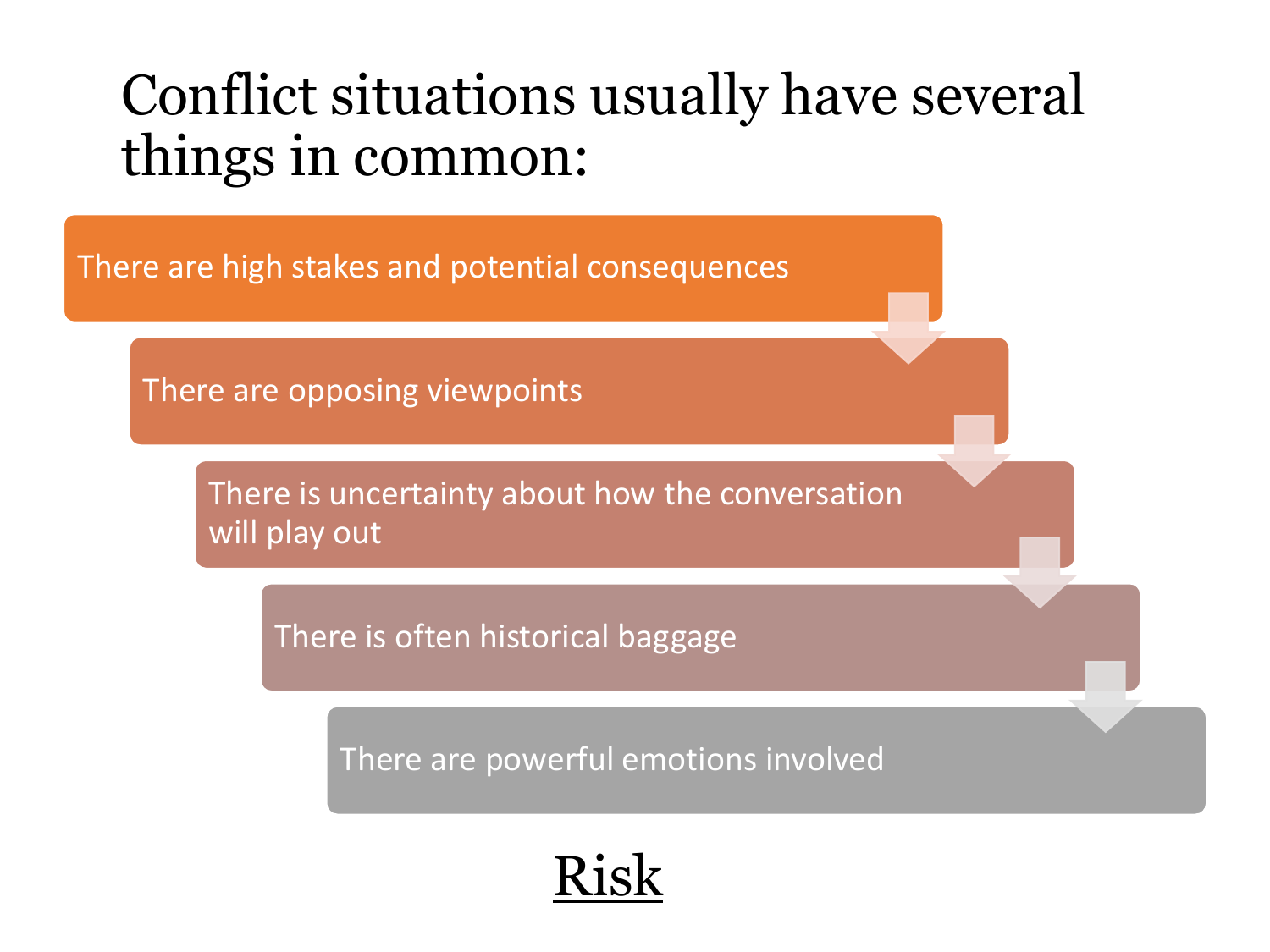# What are the main reasons for putting off difficult conversations

- Didn't want to create a bad atmosphere 29%
- To avoid confrontation 18%
- Didn't know how to say it 16%
- Worried about the reprisals 11%
- Thought it might make the situation worse11%
- Didn't want to upset someone 8%
- Lack of time 7%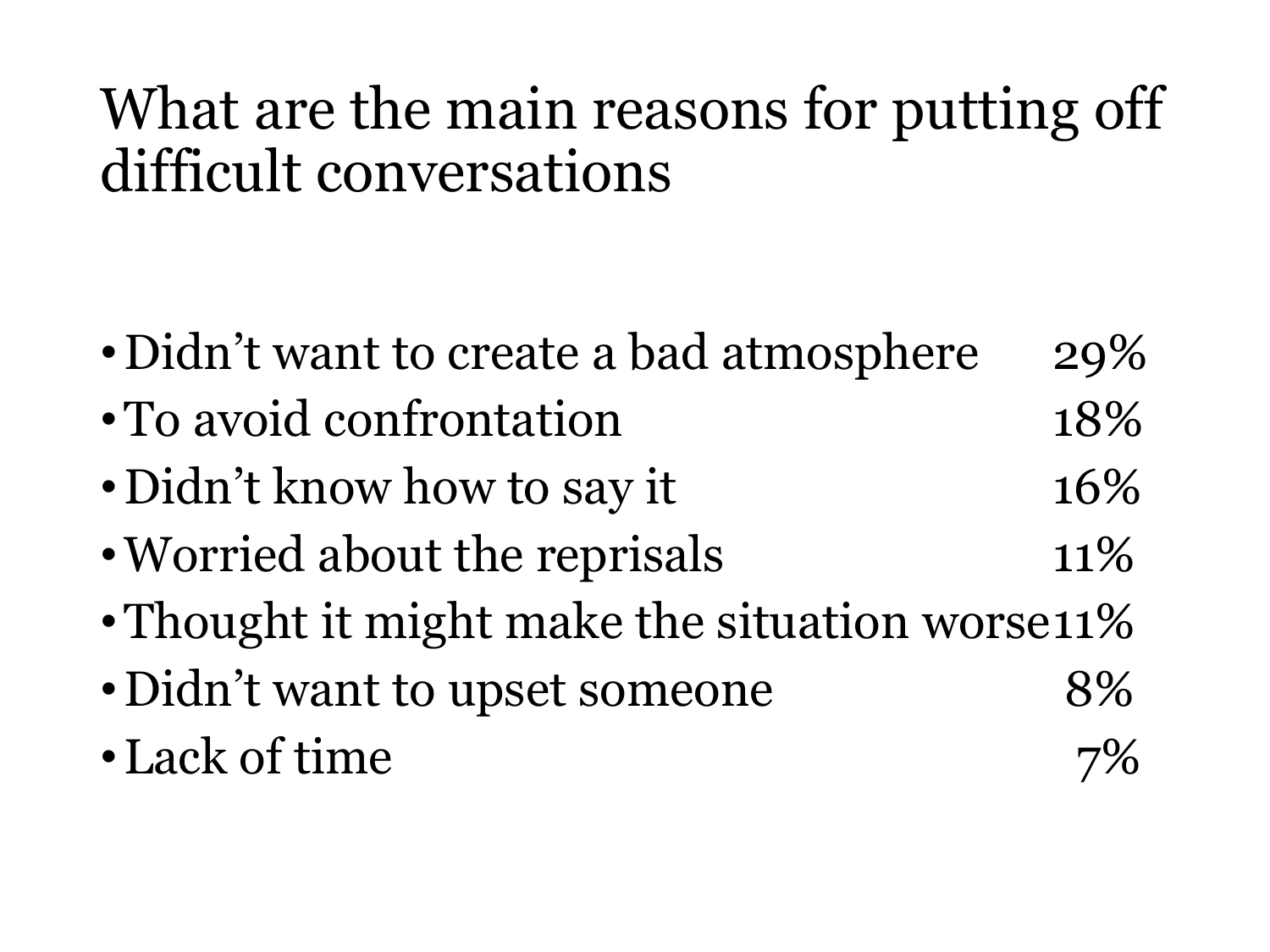# Did the issue:

- •Resolve itself 4%<br>•Get worse 43%
- 
- •Get worse 43%<br>•Stay the same 49% • Stay the same

The other 4% reported that someone else had tackled the issue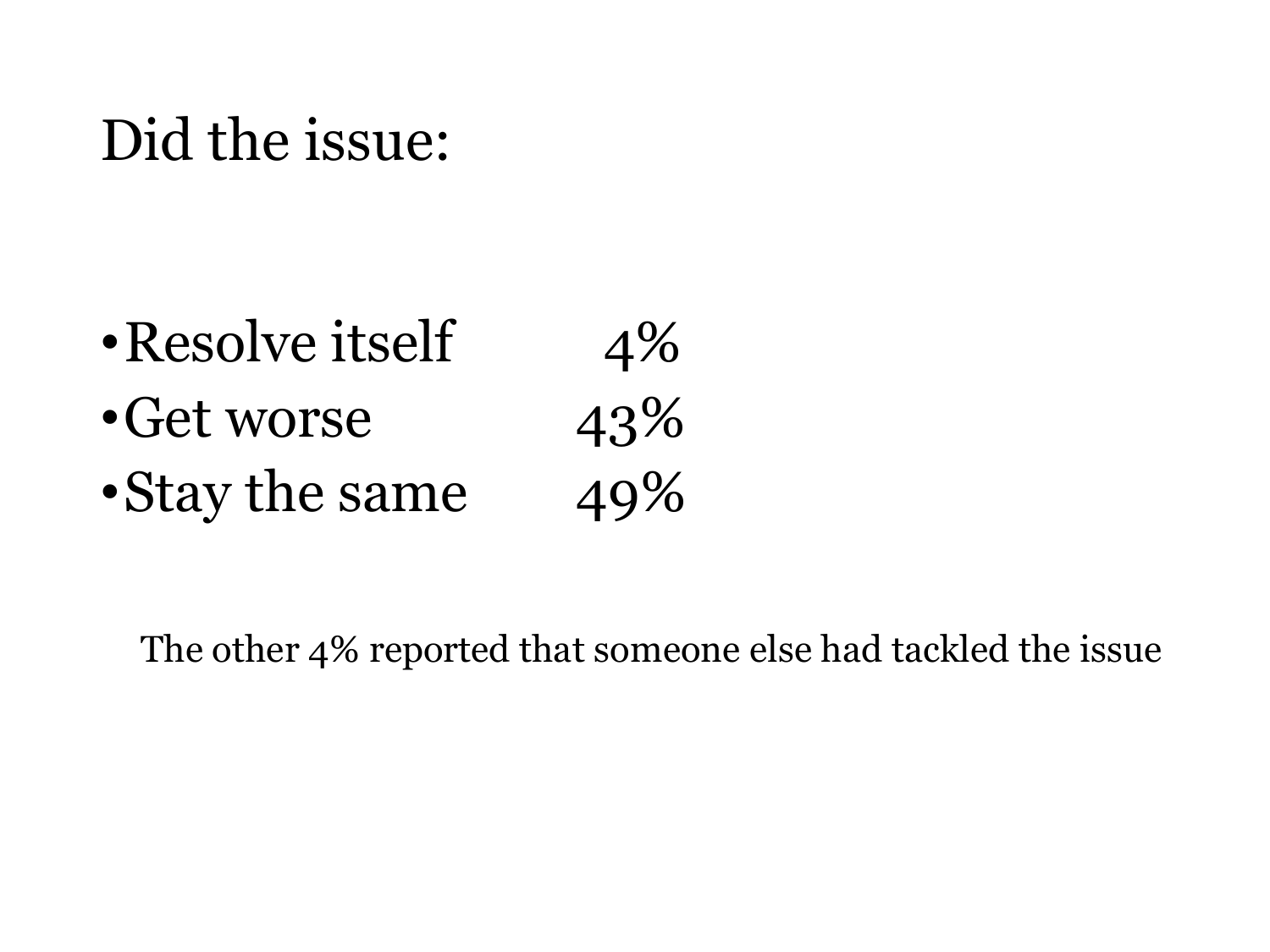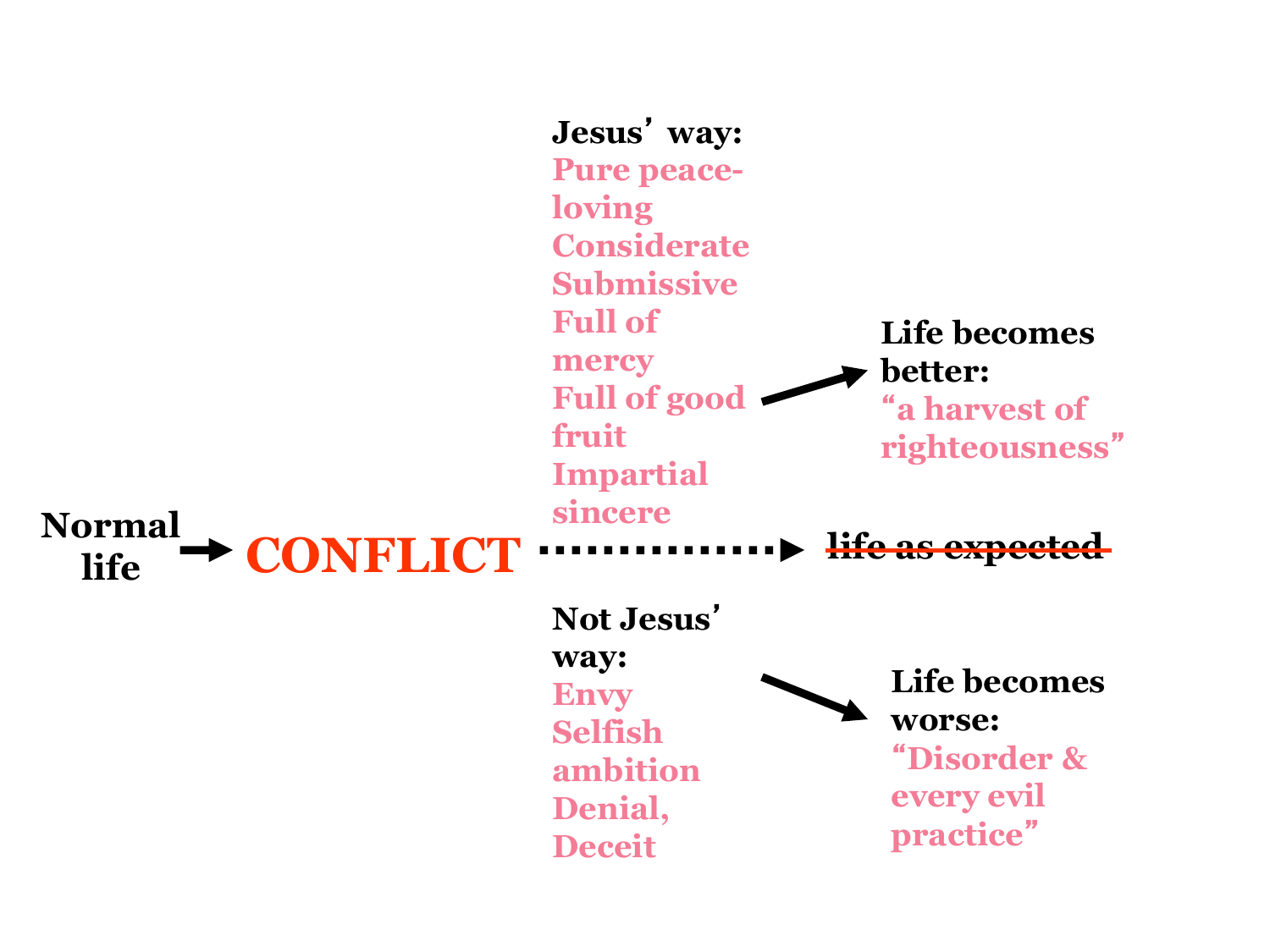## A Helpful Communications Model

**THING 1: Our brain is a filtration system** 

The human sensory system sends the brain 11 million bits of information per second.

The actual amount our conscious mind can handle is approximately 16 - 50 bits per second



CENTERLINE DIGITAL Source: Leonard Miodinow, Subliminal

@caitysmith

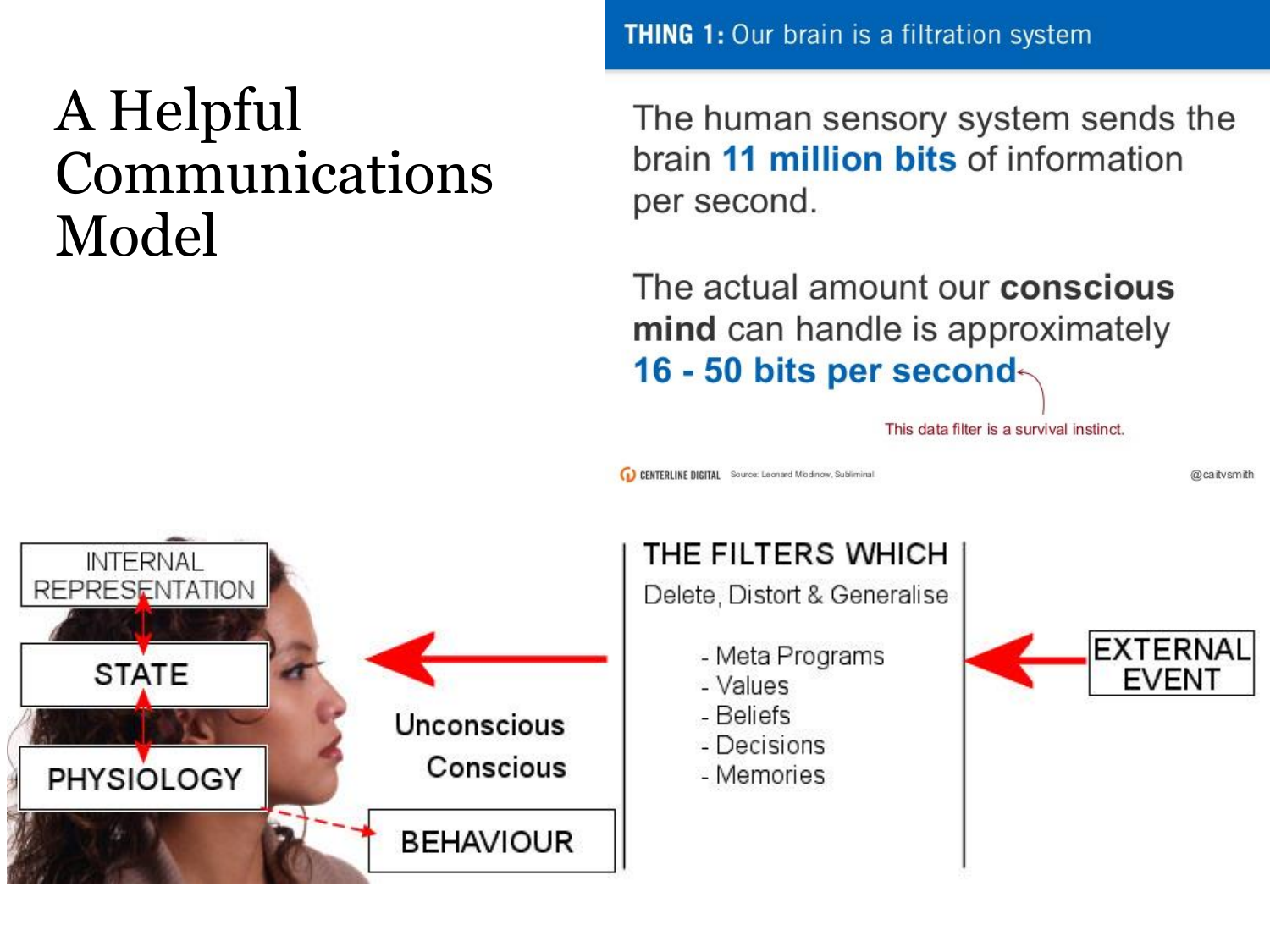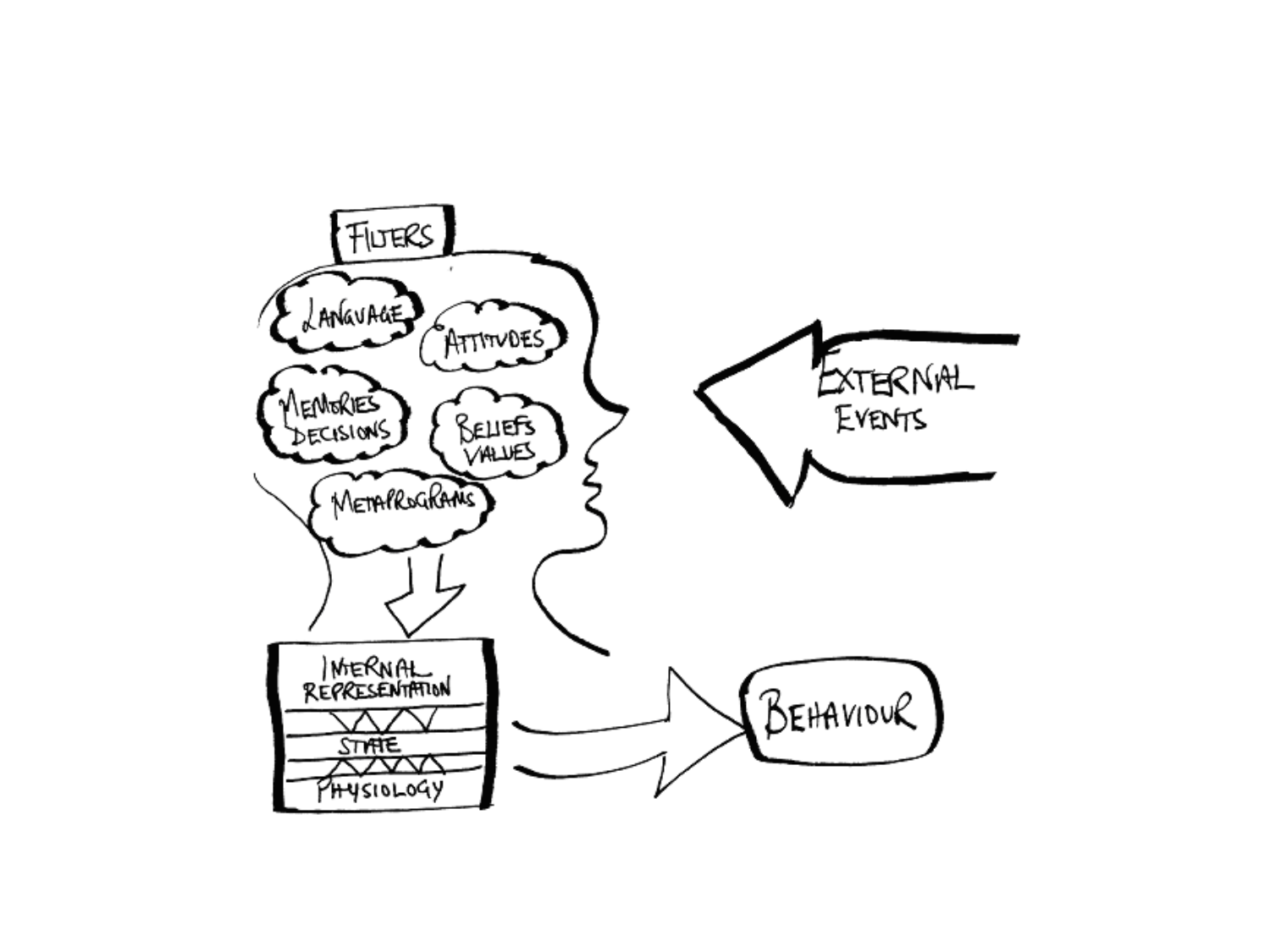# **Our Basic Problem**

- •**'I' (not 'i')**
- •Always right
- •The standard of what's good and best
- •Worthy of praise
- •Deserving of honor and respect
- •Greater and more important than those around me
- •James 4:1; Gal. 2:20

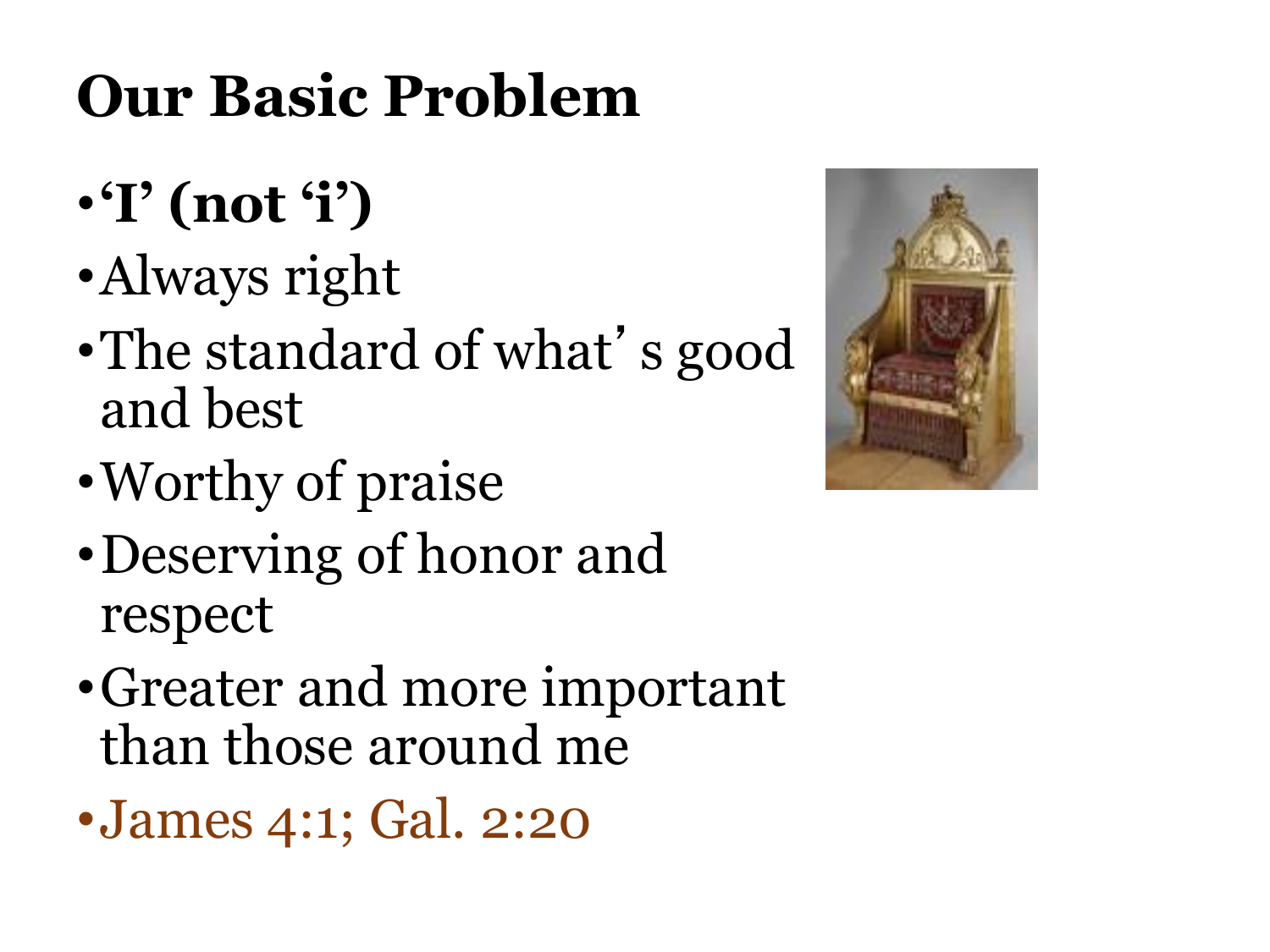#### *Empathy*

This involves seeing and trying to **understand** where the other person's coming from.

God sees their point of view (whether he agrees with it or not).

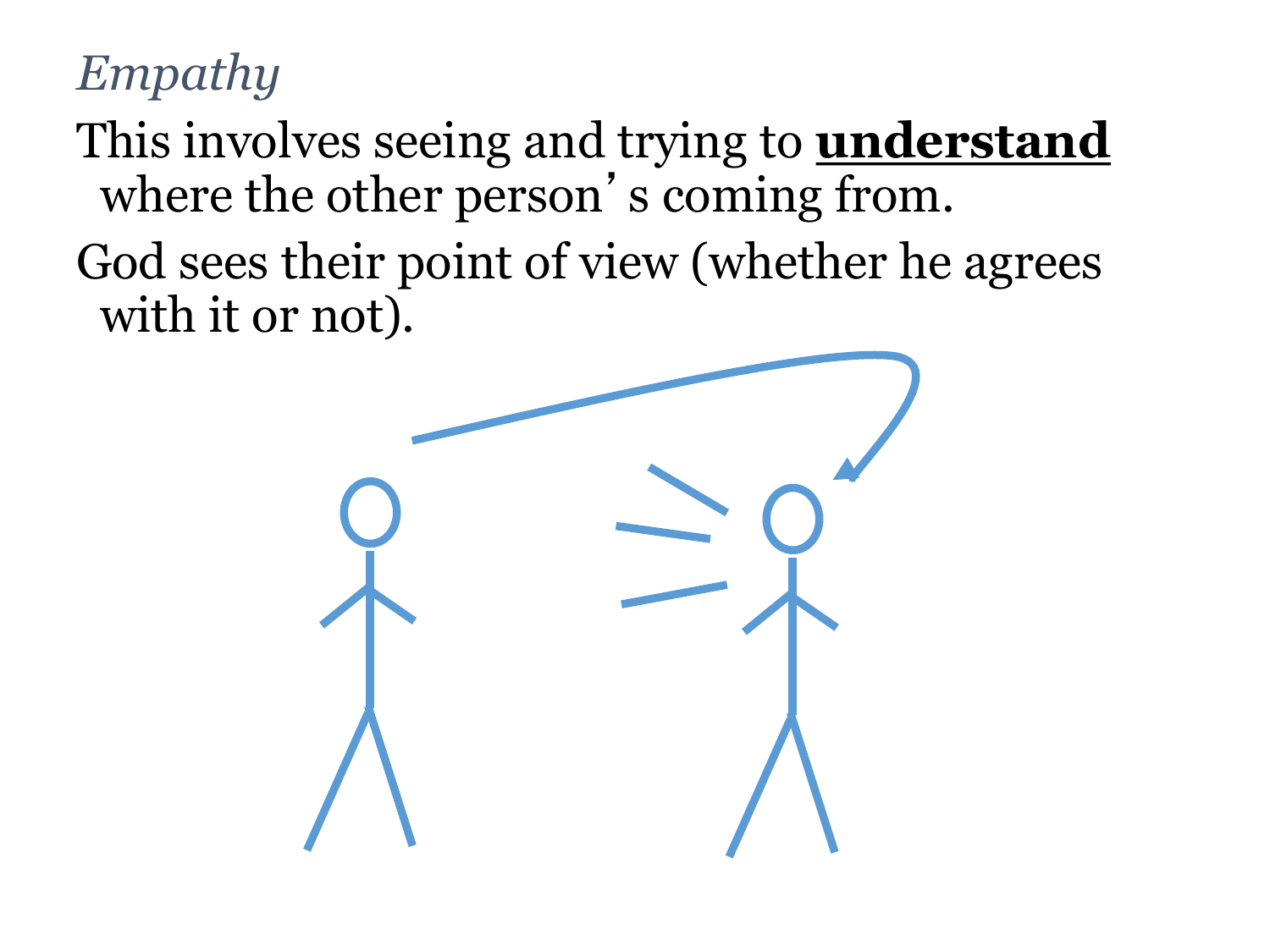# *Mediators?* Esther 5 – 10; 1 Sam. 25; Phil. 4:2-3

- 1. Why is a mediator less threatening and thus more effective in resolving problems in some cultures and situations?
- 2. Why does a mediator sometimes have more credibility or authority, thus greater effectiveness?
- 3. What's the difference between gossiping and asking for assistance from a mediator?
- 4. What are some real life situations you can envision in which a mediator is more effective at resolving a problem than a direct, confrontational approach?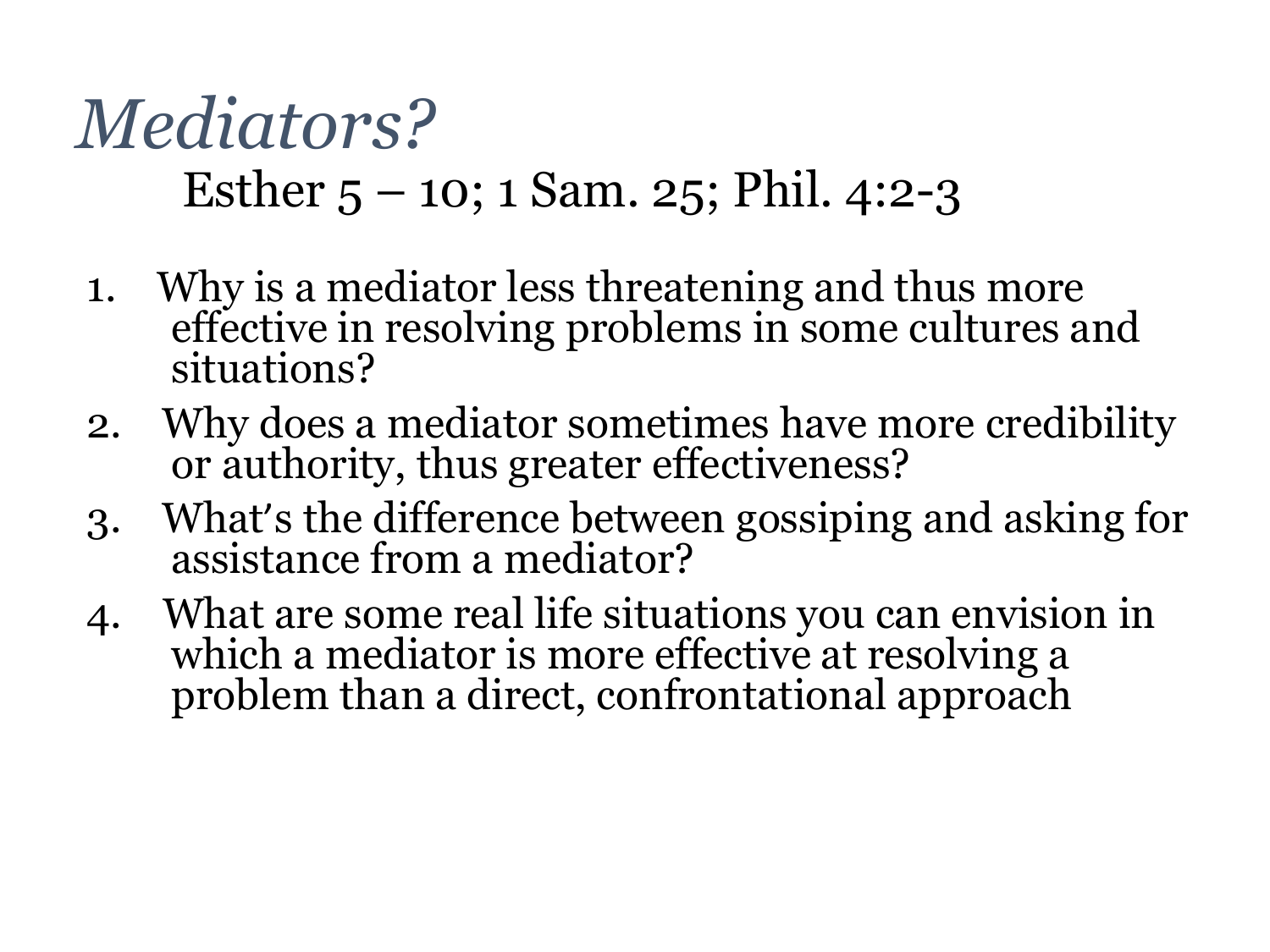# Luke 6:41-42

**The first conversation to have is with yourself:**

- **What is the issue?**
- **Why is it bothering you?**
- **What are your assumptions?**
- **What emotions are attached?**
- **What is your purpose in having the conversation?**
- **What will happen if have or don't have this conversation?**
- **What is your own part in the conflict? How have you sinned in similar ways at other times?**
- **Am I remembering my own sinfulness and forgiveness? (Matt. 18:21-25)**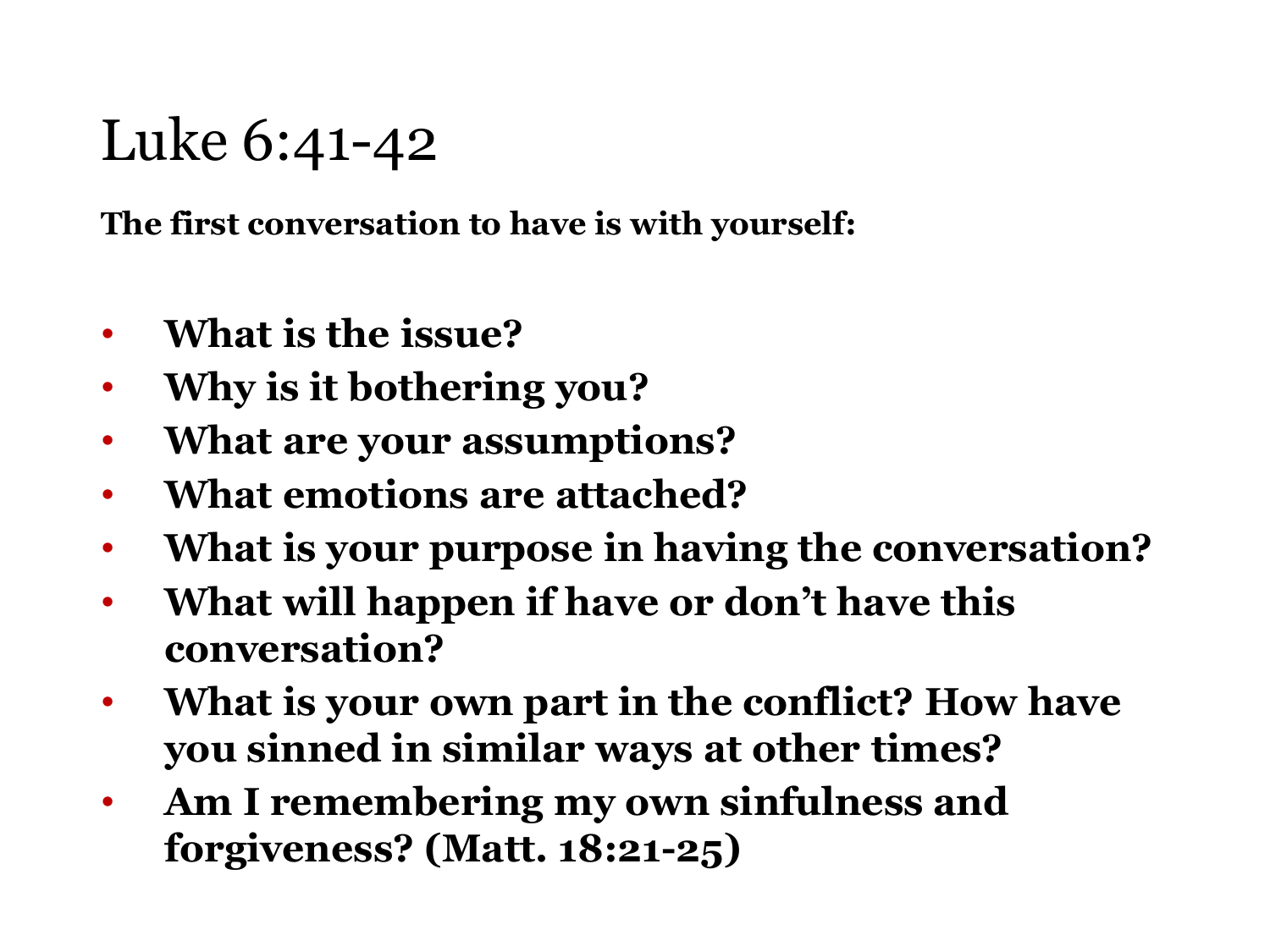#### When to overlook and when to confront

- •Matthew 18:15-20
- Proverbs 19:11
- 1 Corinthians 5 & 6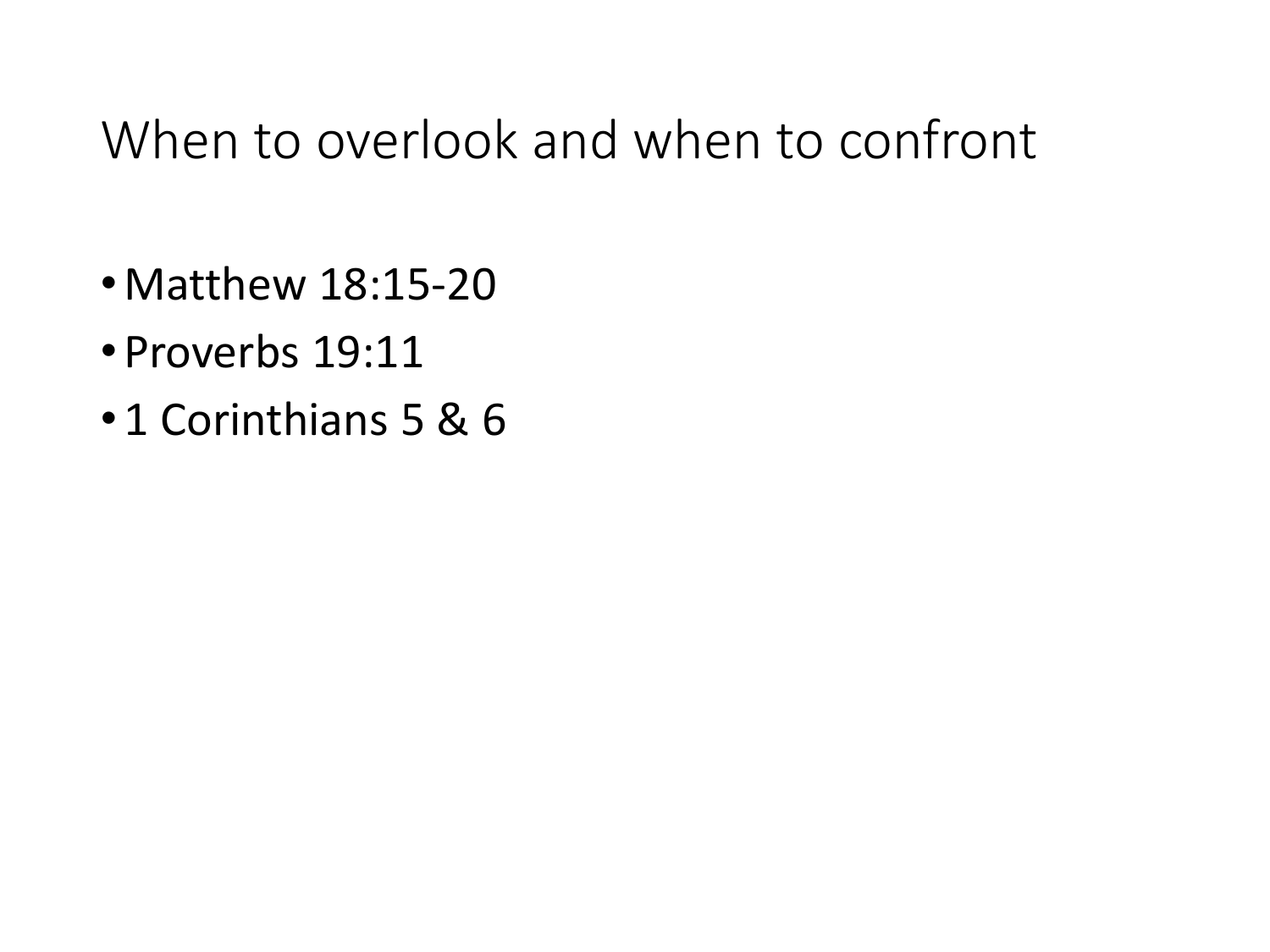# Tool #1: Make it Safe



Embrace a mutual purpose

Offer mutual respect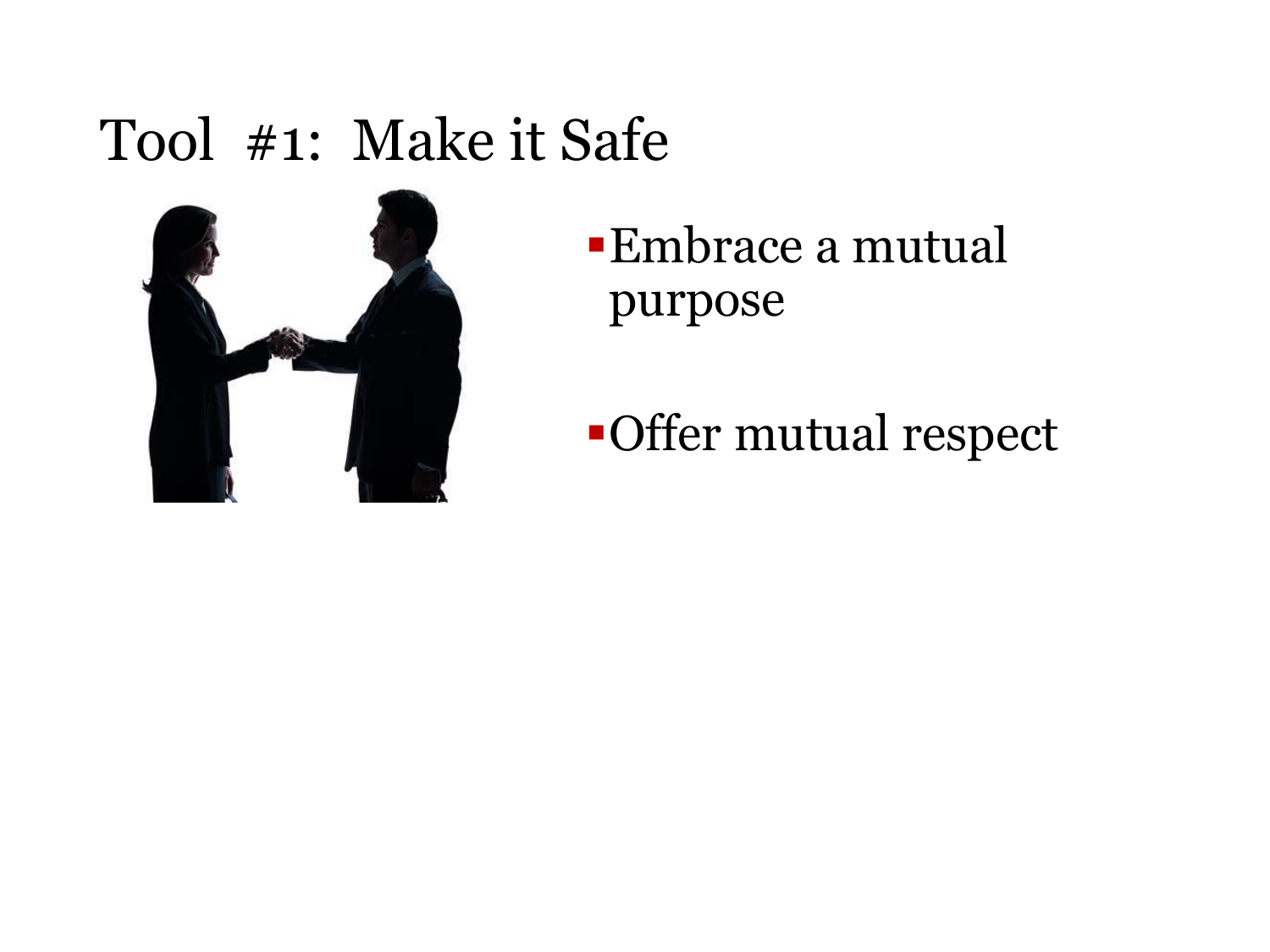# Tool #2: Listen

#### **Listen**

"Seek first to understand…"

- Listen with curiosity and care; not judgment
- **Ask open-ended questions** "Tell me more…"
	- "Help me understand..."
- Reflect back to make sure you have understood

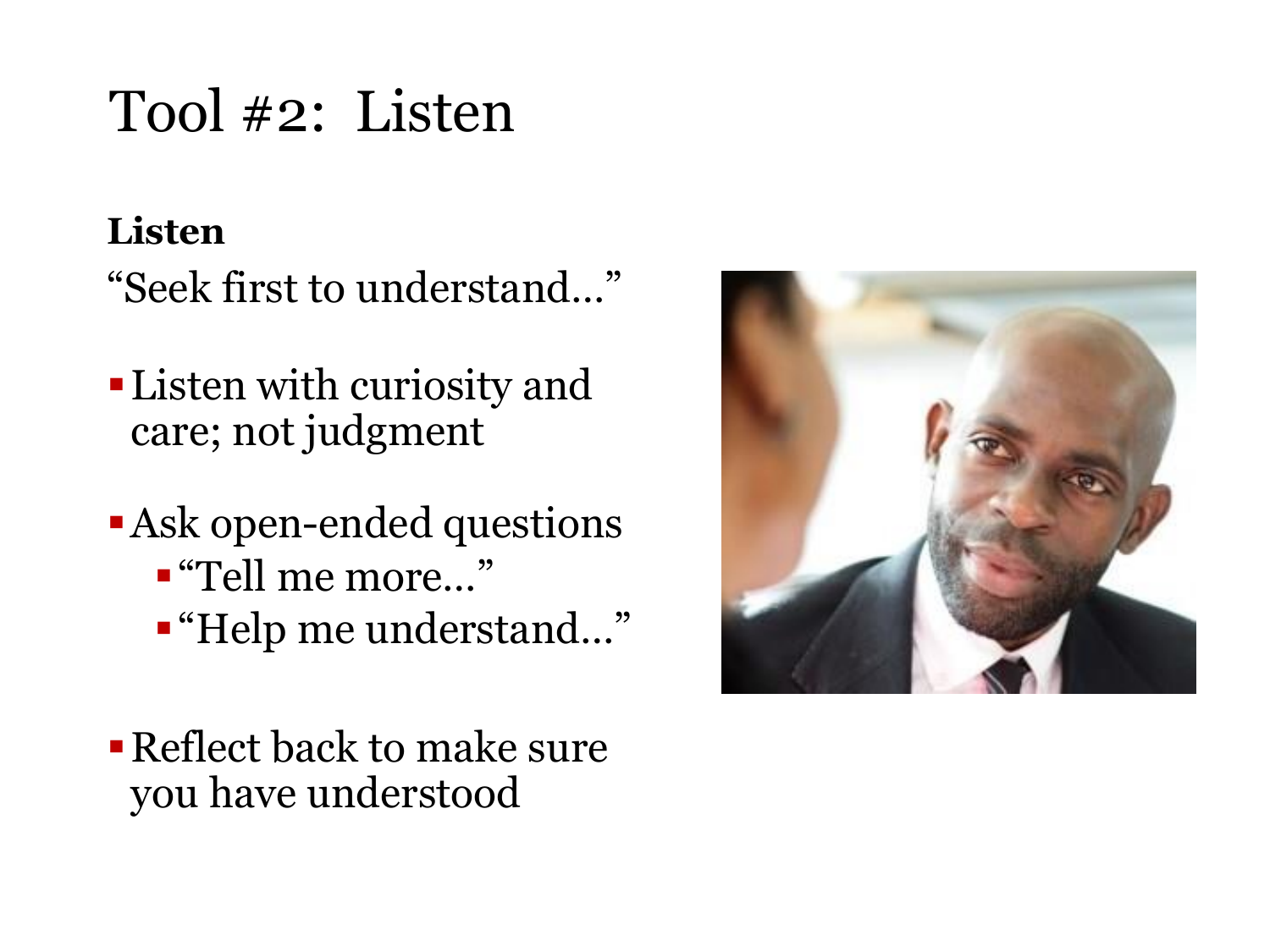# Tool #3: "Yes, *AND*…"

We all see the world differently

This is about owning and stating your point of view, *AND* being open and willing to hear and accept another point of view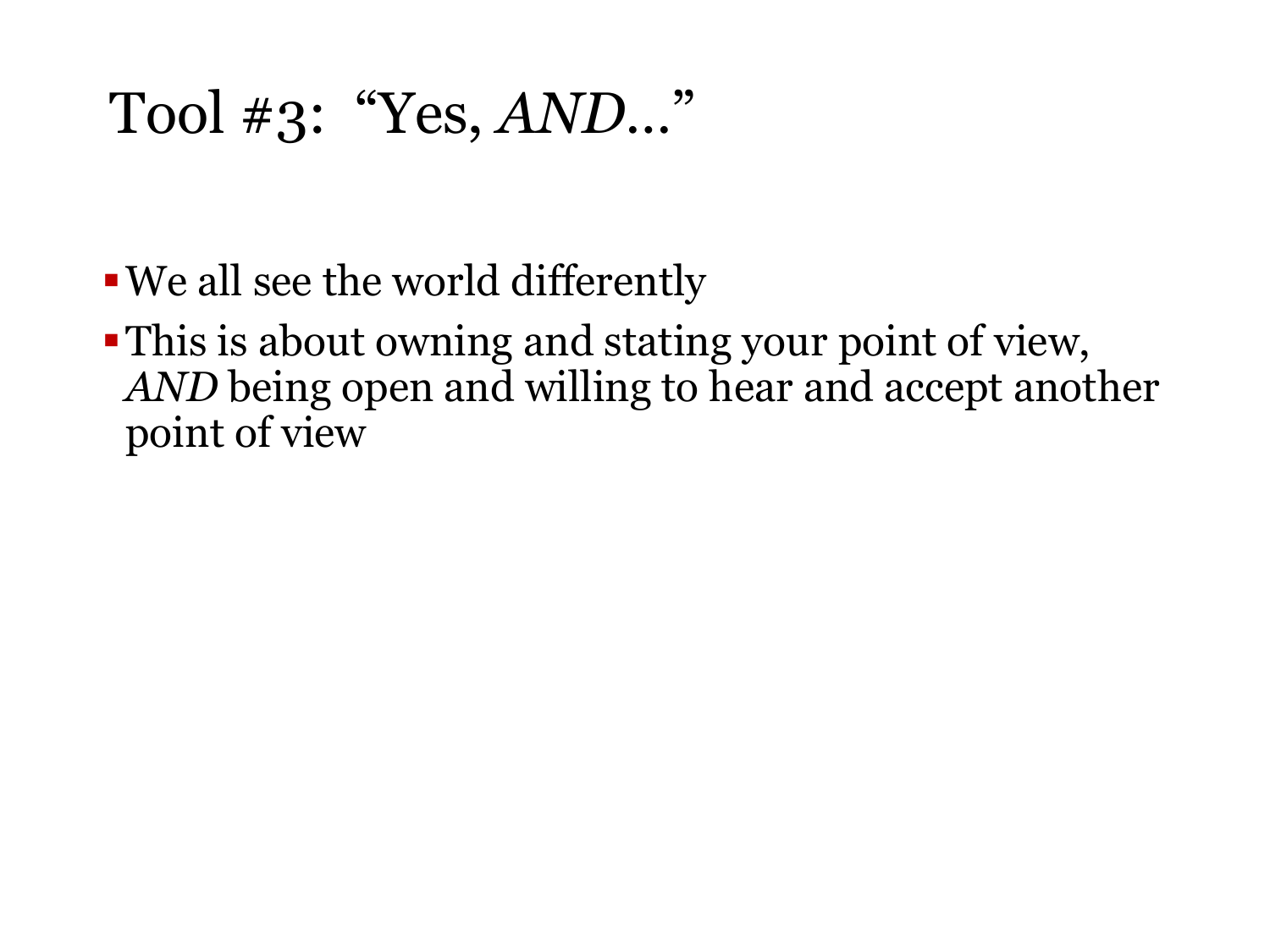# Tool #4: Recognize Your Stories

Our stories (the repetitive messages in our brains) come from our personal thoughts and filters… they are quick… they are (often) unconscious… they are automatic

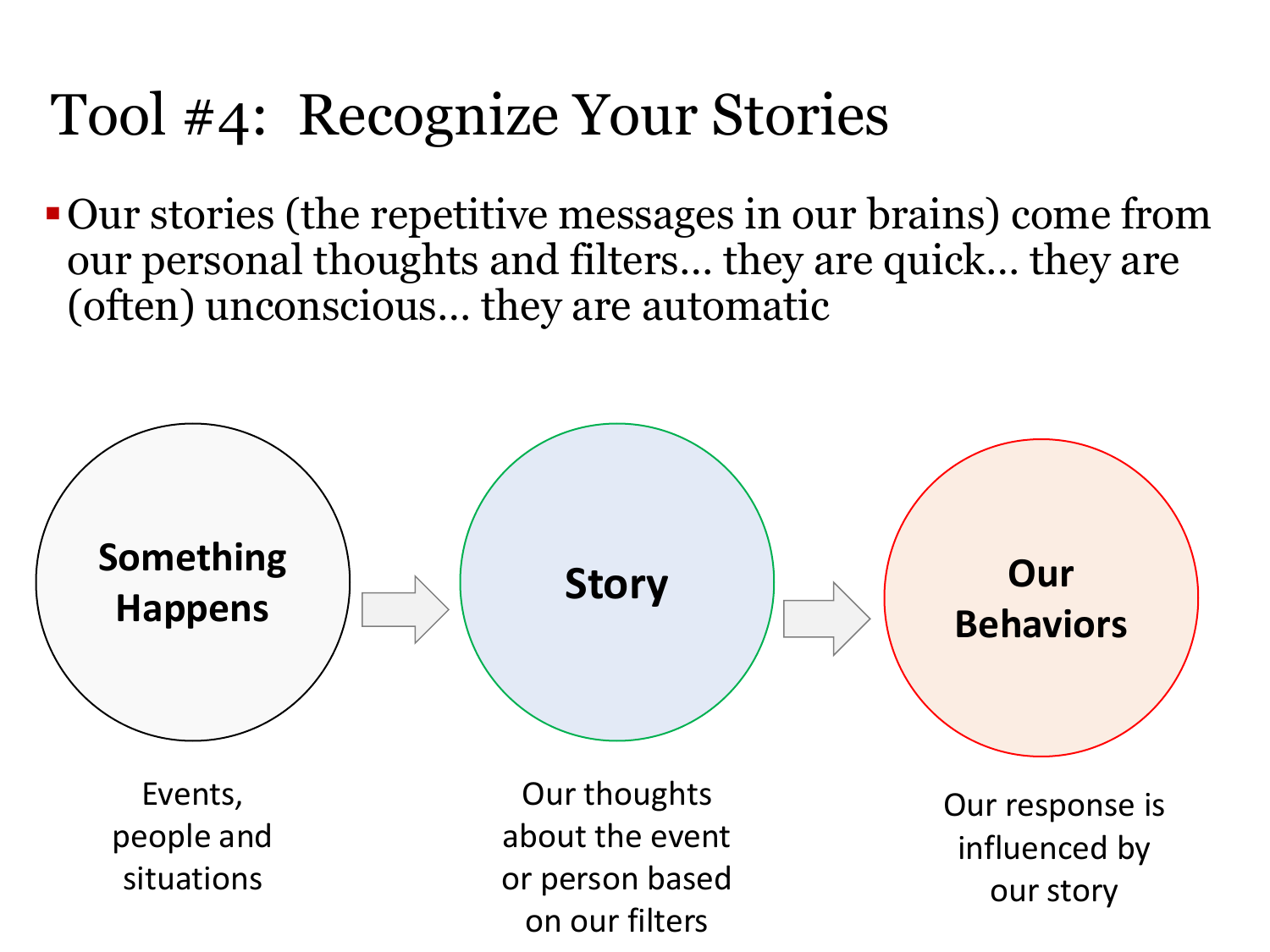# Tool #5: Use "I" Messages

- Start your sentences with "I"
- Sentences that start with "you" sound accusatory and blaming and will likely result in defensiveness

If you are misinterpreted, use a contrasting statement… state the message you're NOT trying to send and then state the message you want to communicate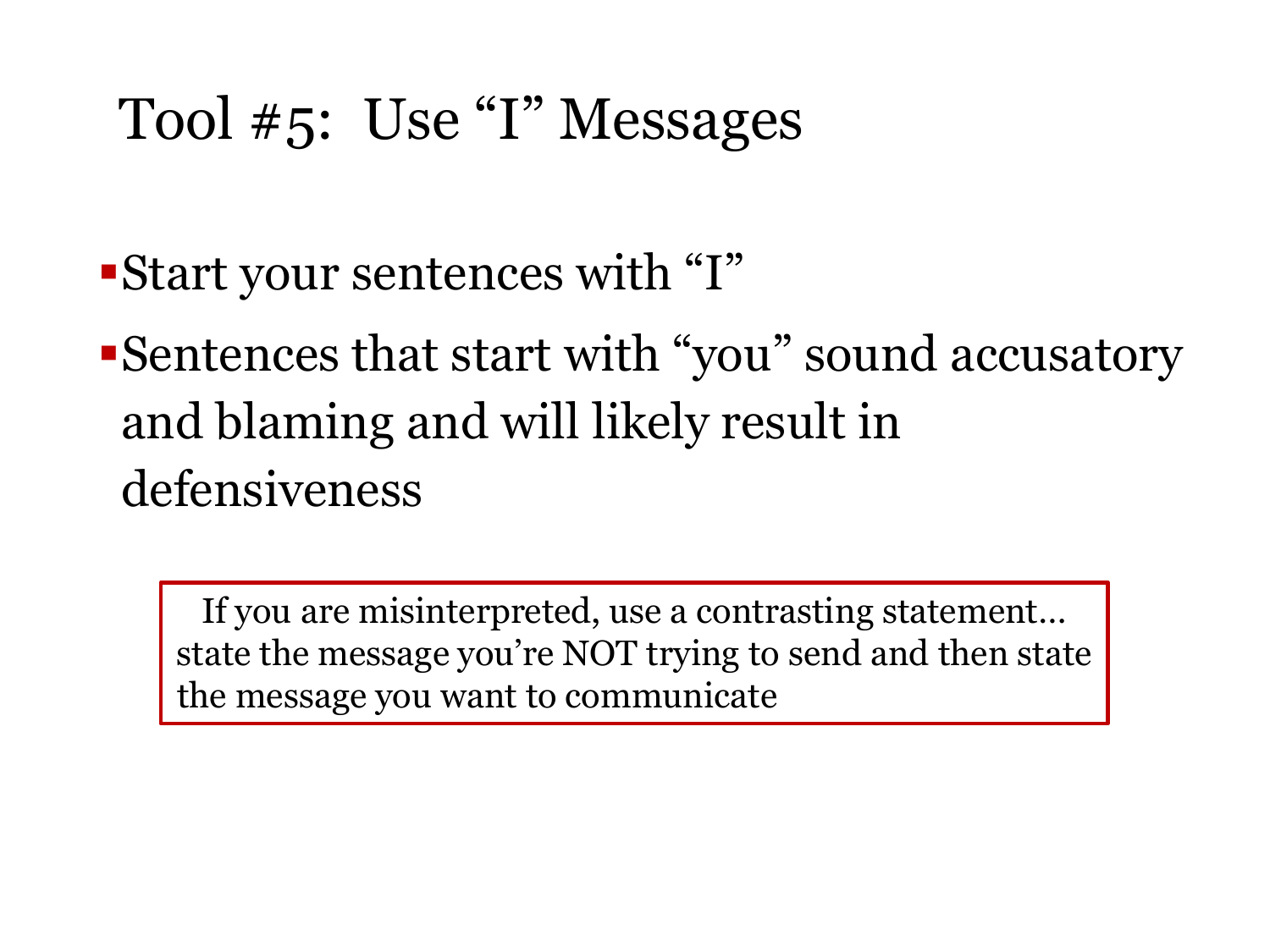#### Tool #6: Own Your Own Stuff

### **Focus on personal accountability, not blame**



Personal accountability = accepting responsibility for my own actions and non-actions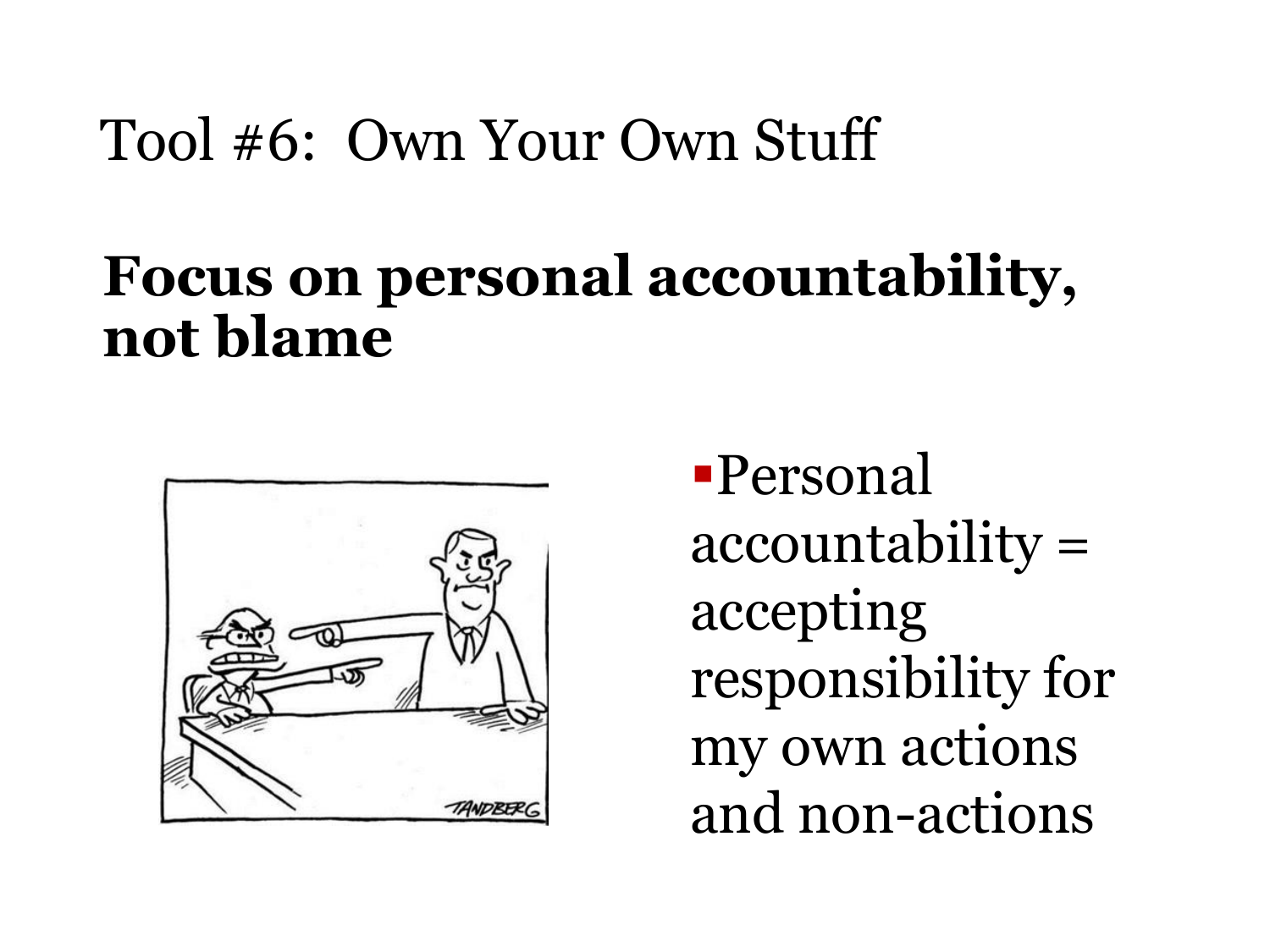# **Forgive as God Commands**

- Forgiving someone means releasing the offenses and the results of those offenses, including feelings of bitterness, to God.
- It doesn't mean that your perspective is the only one.
- It doesn't mean that what the person did was right.
- It doesn't mean that they should be trusted.
- It is not the same as reconciliation.

*Follow-up step when forgiving another person: Pray a blessing on the person*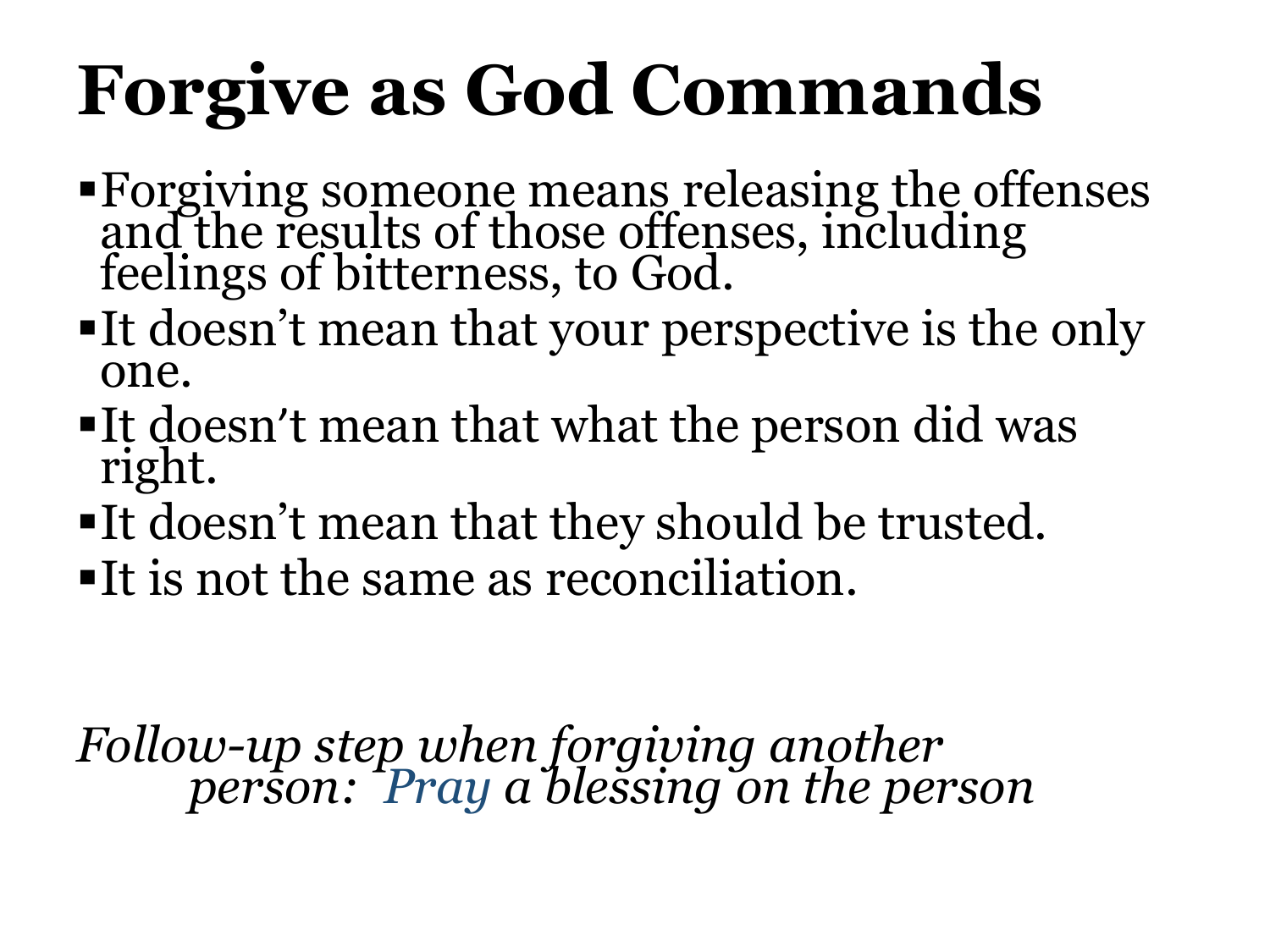# **Personal Application** Pray and write down:

•Highlights of what you've taken away from this workshop •Application steps